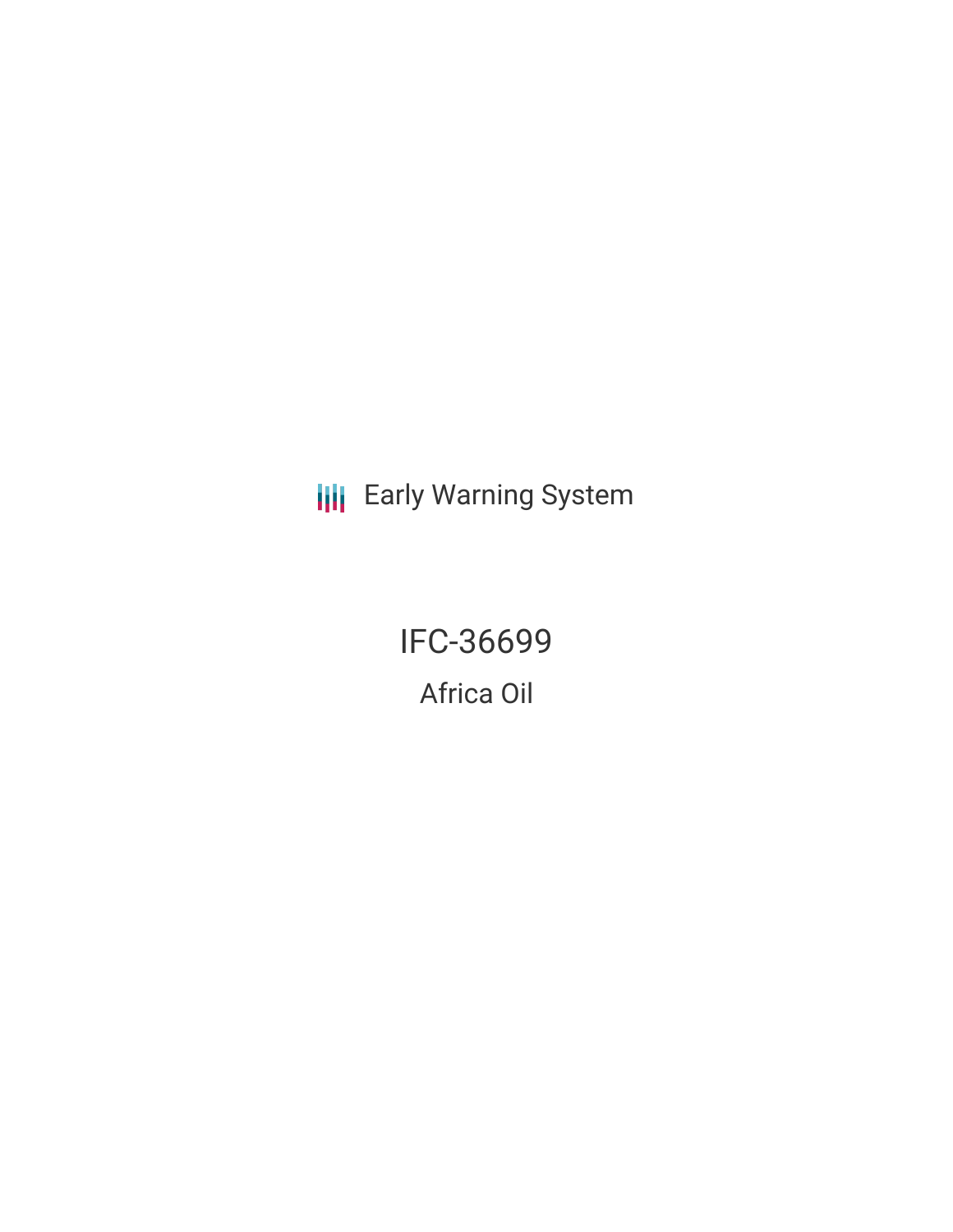# **Quick Facts**

| <b>Countries</b>               | Kenya                                   |
|--------------------------------|-----------------------------------------|
| <b>Specific Location</b>       | South Lokichar Basin                    |
| <b>Financial Institutions</b>  | International Finance Corporation (IFC) |
| <b>Status</b>                  | Active                                  |
| <b>Bank Risk Rating</b>        | A                                       |
| <b>Voting Date</b>             | 2015-07-09                              |
| <b>Borrower</b>                | Africa Oil Corp                         |
| <b>Sectors</b>                 | Energy, Industry and Trade              |
| <b>Investment Type(s)</b>      | Equity                                  |
| <b>Investment Amount (USD)</b> | $$50.00$ million                        |
| <b>Project Cost (USD)</b>      | \$410.00 million                        |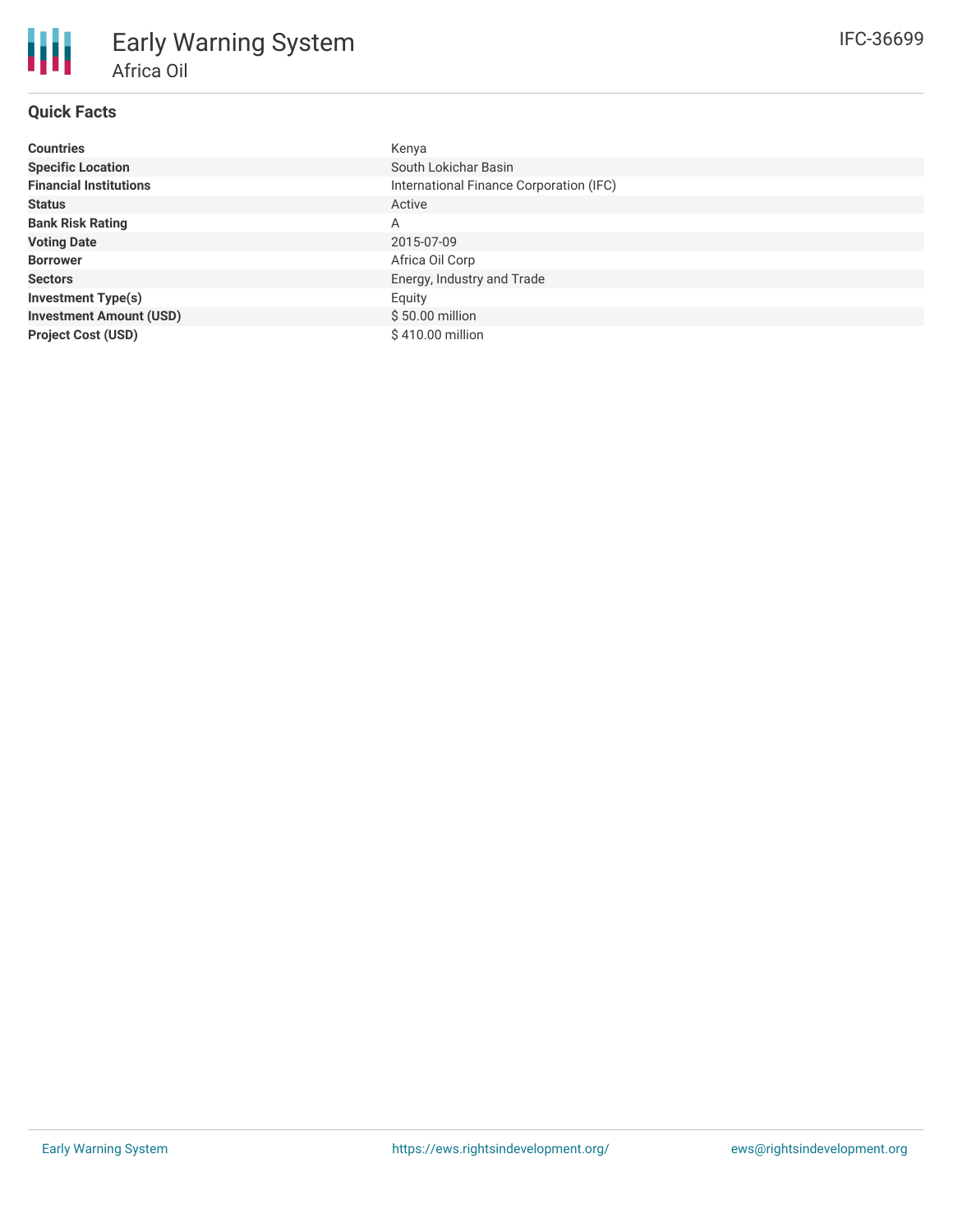

## **Project Description**

This project finances oil and gas exploration in order to improve the understanding of the reservoir characteristics in the South Lokichar Basin.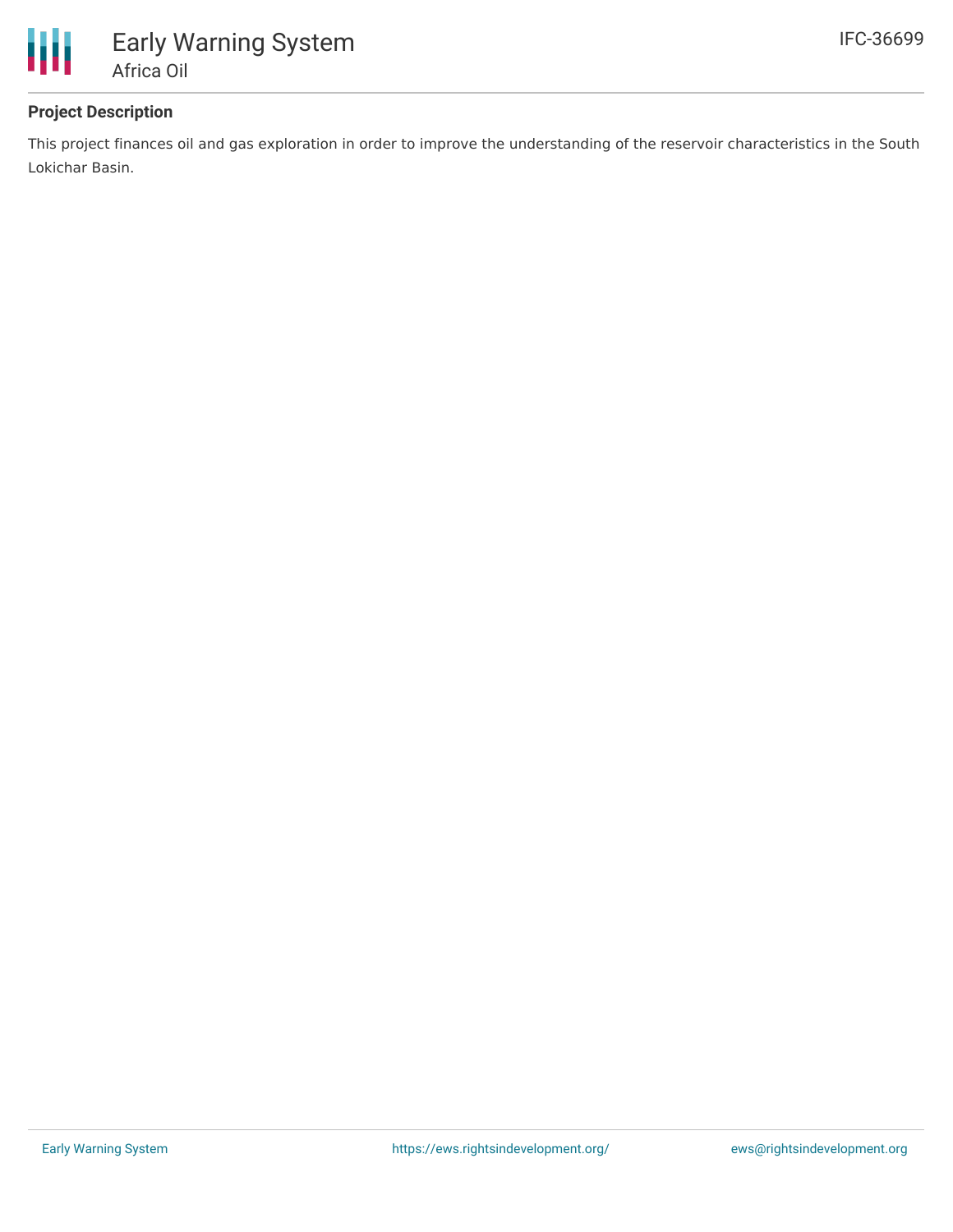## **Investment Description**

• International Finance Corporation (IFC)

This project involves an equity investment in Africa Oil Corps to fund its oil and gas exploration and appraisal activities. Africa Oil is incorporated in Canada and is an East Africa-focused oil and gas exploration and development company that is publicly listed on the Toronto and Nasdaq Stockholm Stock Exchanges. Africa Oil has a diversified shareholder base with only a single investor holding more than 10%. Helios Investment Partners LLP, a private equity fund, has recently become the largest shareholder following the closing of their investment in May 2015, with a 12.4% equity interest in Africa Oil. It is incorporated in the United Kingdom.